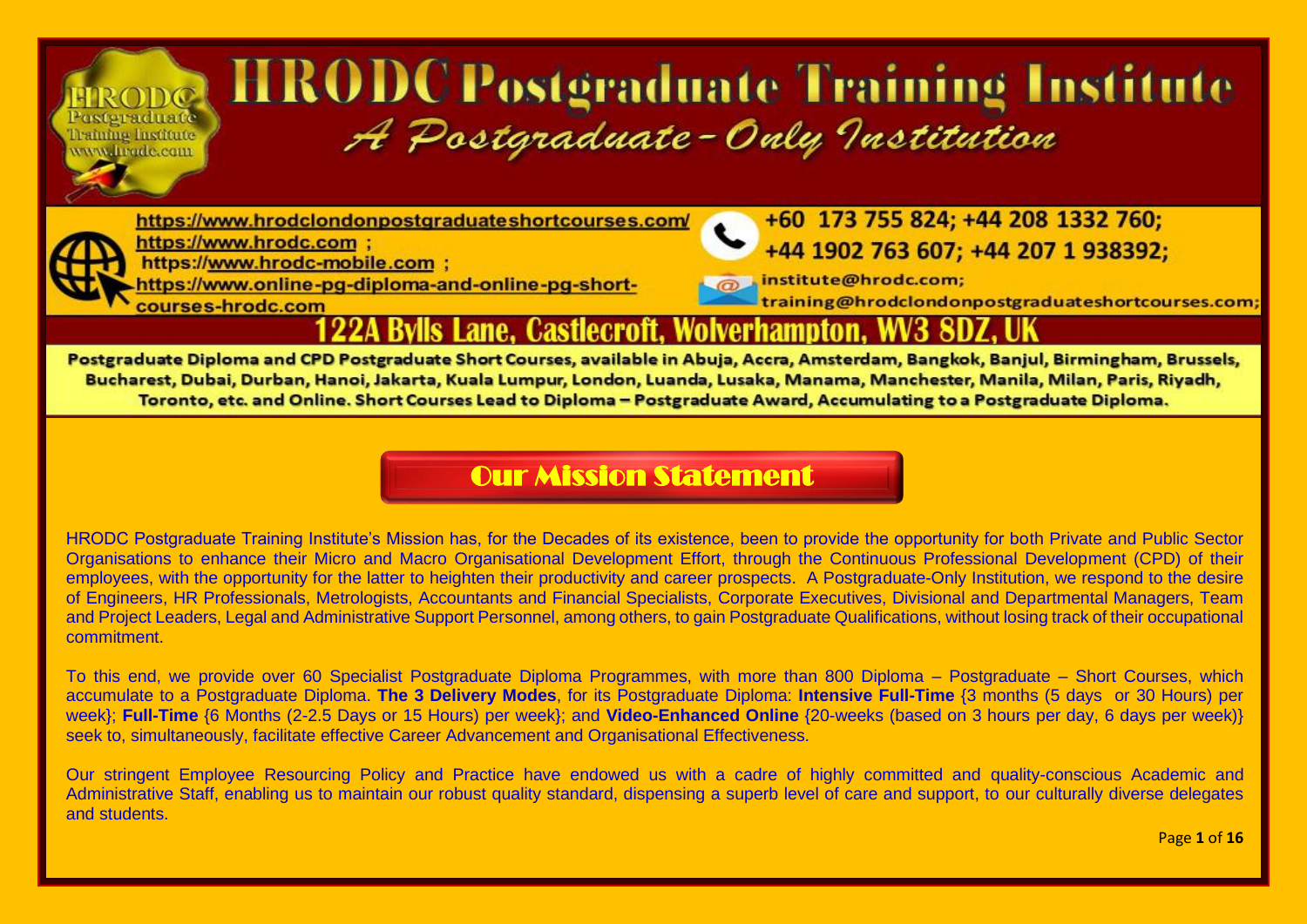| <b>Course #</b> | <b>Programme and Course Title</b>                                                                                                                                                                                                                | <b>Cost</b> | <b>Duration</b> |
|-----------------|--------------------------------------------------------------------------------------------------------------------------------------------------------------------------------------------------------------------------------------------------|-------------|-----------------|
| 008             | Fibre Optic System Configuration and Cable Installation Seminar or<br>Course, Leading to Diploma - Postgraduate - in Fibre Optic System<br><b>Configuration and Cable Installation</b>                                                           | £10,000.00  | <b>10 Days</b>  |
| 014.1           | <b>Comprehensive Automotive Electrical, Electronic and Mechanical</b><br>Diagnostic, Maintenance and Repair, Postgraduate Diploma<br><b>Intensive Full-Time (3 Months) Course.</b>                                                               | £45,000.00  | <b>3 Months</b> |
| 014.2           | <b>Comprehensive Automotive Electrical, Electronic and Mechanical</b><br>Diagnostic, Maintenance and Repair, Postgraduate Diploma Full-<br><b>Time (6 Months) Course.</b>                                                                        | £45,000.00  | <b>6 Months</b> |
| 014.M1          | Automotive Industry 1: Salient Contextual Issues in the Automotive<br>Industry, Leading to Diploma - Postgraduate - in Salient Contextual<br><b>Issues in the Automotive Industry (Double-Credit), Accumulating to</b><br>a Postgraduate Diploma | £10,000.00  | 10 Days         |
| 014.M2          | <b>Automotive Industry 2: Technical and Contextual Explorations,</b><br>Leading to Diploma - Postgraduate - in Automotive Industry:<br><b>Technical and Contextual Issues (Double-Credit), Accumulating to a</b><br><b>Postgraduate Diploma</b>  | £10,000.00  | 10 Days         |
| 014.M3          | <b>Advanced Mechanical Engineering: Automotive Fault Diagnosis</b><br>and Repair Course, Leading to Diploma - Postgraduate - in                                                                                                                  | £20,000.00  | 20 Days         |
|                 |                                                                                                                                                                                                                                                  |             | Page 2 of 16    |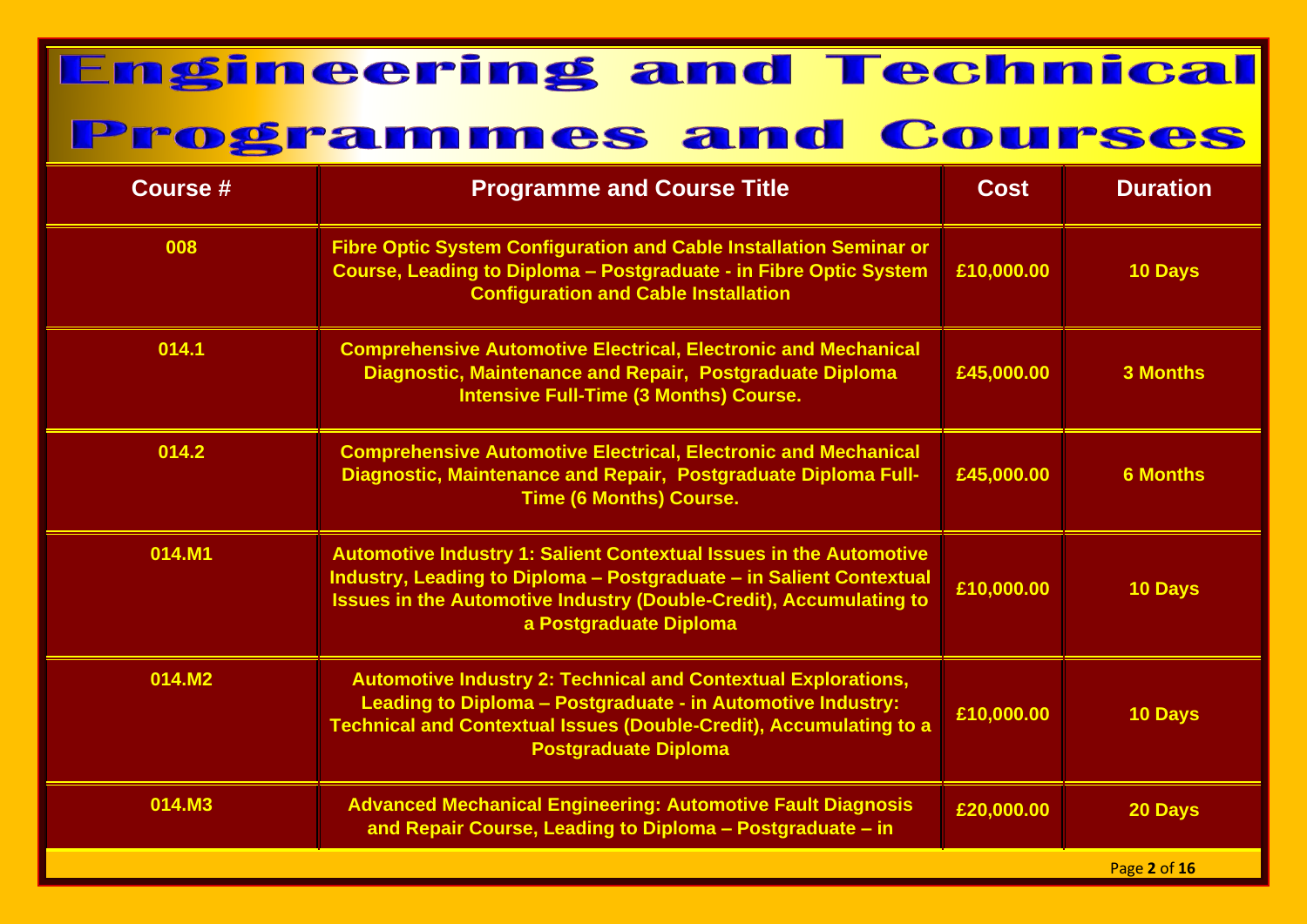| <b>Course #</b> | <b>Programme and Course Title</b>                                                                                                                                                                                                                | <b>Cost</b> | <b>Duration</b> |
|-----------------|--------------------------------------------------------------------------------------------------------------------------------------------------------------------------------------------------------------------------------------------------|-------------|-----------------|
| 008             | Fibre Optic System Configuration and Cable Installation Seminar or<br>Course, Leading to Diploma - Postgraduate - in Fibre Optic System<br><b>Configuration and Cable Installation</b>                                                           | £10,000.00  | 10 Days         |
| 014.1           | <b>Comprehensive Automotive Electrical, Electronic and Mechanical</b><br>Diagnostic, Maintenance and Repair, Postgraduate Diploma<br><b>Intensive Full-Time (3 Months) Course.</b>                                                               | £45,000.00  | <b>3 Months</b> |
|                 | <b>Automotive Fault Diagnosis and Repair (Quad Credit),</b><br><b>Accumulating to Postgraduate Diploma.</b>                                                                                                                                      |             |                 |
| 014.M4          | <b>Automotive Electrical Wiring Course, Leading to Diploma -</b><br>Postgraduate - in Automotive Electrical Wiring (Double Credit),<br><b>Accumulating to Postgraduate Diploma.</b>                                                              | £10,000.00  | <b>10 Days</b>  |
| 014.M5          | Automotive Repair and Maintenance Course, Leading to Diploma -<br><b>Postgraduate - in Automotive Repair and Maintenance (Double</b><br><b>Credit), Accumulating to Postgraduate Diploma.</b>                                                    | £10,000.00  | 10 Days         |
| 051             | <b>Power Quality Management: Power Quality Identification, Analysis</b><br>and Remedy, Seminar or Course, Leading to Diploma -<br>Postgraduate - in Power Quality Management (Double-Credit),<br><b>Accumulating to a .Postgraduate Diploma.</b> | £10,000.00  | 10 Days         |
|                 |                                                                                                                                                                                                                                                  |             | Page 3 of 16    |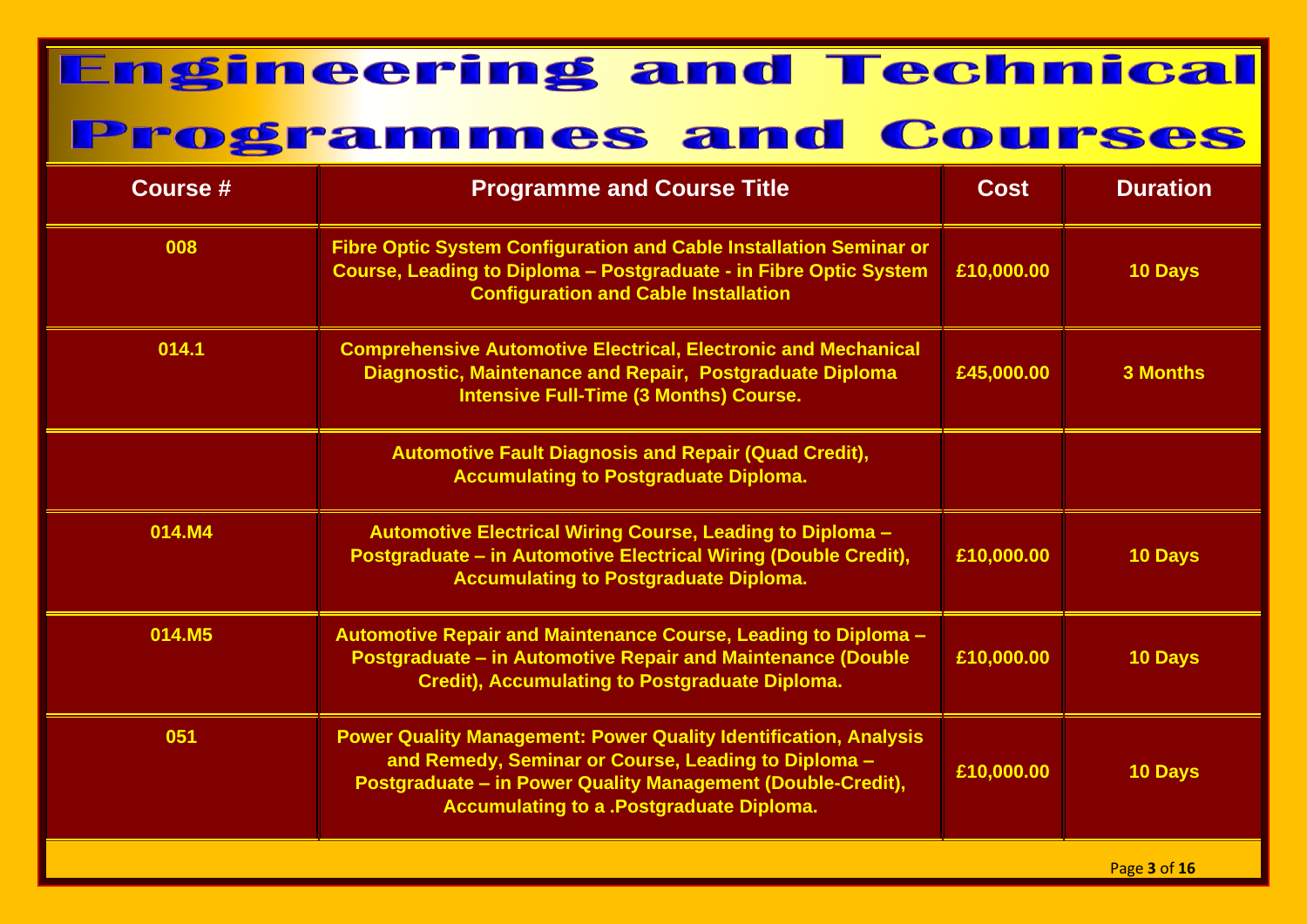| <b>Course #</b> | <b>Programme and Course Title</b>                                                                                                                                                                                                                                               | <b>Cost</b> | <b>Duration</b> |
|-----------------|---------------------------------------------------------------------------------------------------------------------------------------------------------------------------------------------------------------------------------------------------------------------------------|-------------|-----------------|
| 008             | <b>Fibre Optic System Configuration and Cable Installation Seminar or</b><br>Course, Leading to Diploma - Postgraduate - in Fibre Optic System<br><b>Configuration and Cable Installation</b>                                                                                   | £10,000.00  | 10 Days         |
| 014.1           | <b>Comprehensive Automotive Electrical, Electronic and Mechanical</b><br>Diagnostic, Maintenance and Repair, Postgraduate Diploma<br><b>Intensive Full-Time (3 Months) Course.</b>                                                                                              | £45,000.00  | <b>3 Months</b> |
| 059             | <b>Instrumentations and Control Systems Course, Leading to Diploma</b><br>- Postgraduate - in Instrumentations and Control Systems (Double<br><b>Credit, Accumulating to Postgraduate Diploma.</b>                                                                              | £10,000.00  | 10 Days         |
| 064             | <b>High Voltage Engineering: Designing a Reliable and Economic</b><br>Insulation System Course, Leading to Diploma - Postgraduate - in<br><b>High Voltage Engineering (Double Credit), Accumulating to</b><br><b>Postgraduate Diploma.</b>                                      | £10,000.00  | 10 Days         |
| 089             | Legal, Dynamic and Deterministic Metrology: Metrology with ISO<br>9000 Conformity Course, Leading to Diploma - Postgraduate - in<br>Legal, Dynamic and Deterministic Metrology: Metrology with ISO<br>9000 Conformity (Double Credit), Accumulating to Postgraduate<br>Diploma. | £10,000.00  | 10 Days         |
|                 |                                                                                                                                                                                                                                                                                 |             |                 |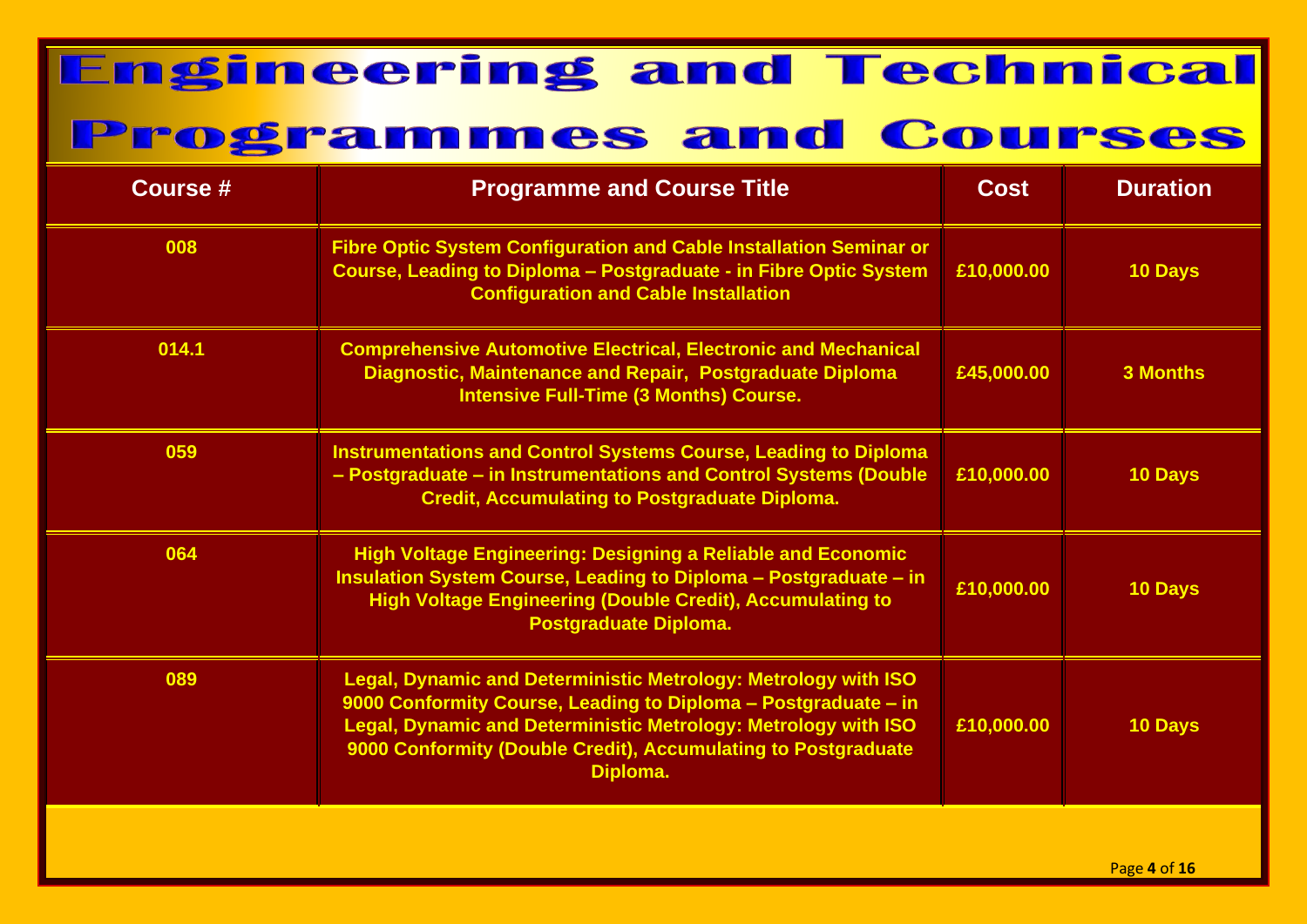| <b>Course #</b> | <b>Programme and Course Title</b>                                                                                                                                                                                                                          | <b>Cost</b> | <b>Duration</b> |
|-----------------|------------------------------------------------------------------------------------------------------------------------------------------------------------------------------------------------------------------------------------------------------------|-------------|-----------------|
| 008             | Fibre Optic System Configuration and Cable Installation Seminar or<br>Course, Leading to Diploma - Postgraduate - in Fibre Optic System<br><b>Configuration and Cable Installation</b>                                                                     | £10,000.00  | 10 Days         |
| 014.1           | <b>Comprehensive Automotive Electrical, Electronic and Mechanical</b><br>Diagnostic, Maintenance and Repair, Postgraduate Diploma<br><b>Intensive Full-Time (3 Months) Course.</b>                                                                         | £45,000.00  | <b>3 Months</b> |
| 109             | <b>Modern Electrical and Electronic Measuring Instruments Course,</b><br>Leading to Diploma - Postgraduate - in Modern Electrical and<br><b>Electronic Measuring Instruments (Double Credit), Accumulating to</b><br>Postgraduate Diploma.                 | £10,000.00  | <b>10 Days</b>  |
| 111             | <b>Vibration Analysis Vibration Instruments RMS Techniques Vibration</b><br><b>Measurement Spectrum Analysis Course, Leading to Diploma -</b><br>Postgraduate - in Vibration Analysis (1) (Double Credit),<br><b>Accumulating to Postgraduate Diploma.</b> | £10,000.00  | 10 Days         |
| $112$           | <b>Advanced Value Engineering, Cost Effective Project Initiation</b><br>Management and Delivery Course, Leading to Diploma -<br>Postgraduate - in Advanced Value Engineering (Double Credit),<br><b>Accumulating to Postgraduate Diploma.</b>              | £10,000.00  | <b>10 Days</b>  |
|                 |                                                                                                                                                                                                                                                            |             |                 |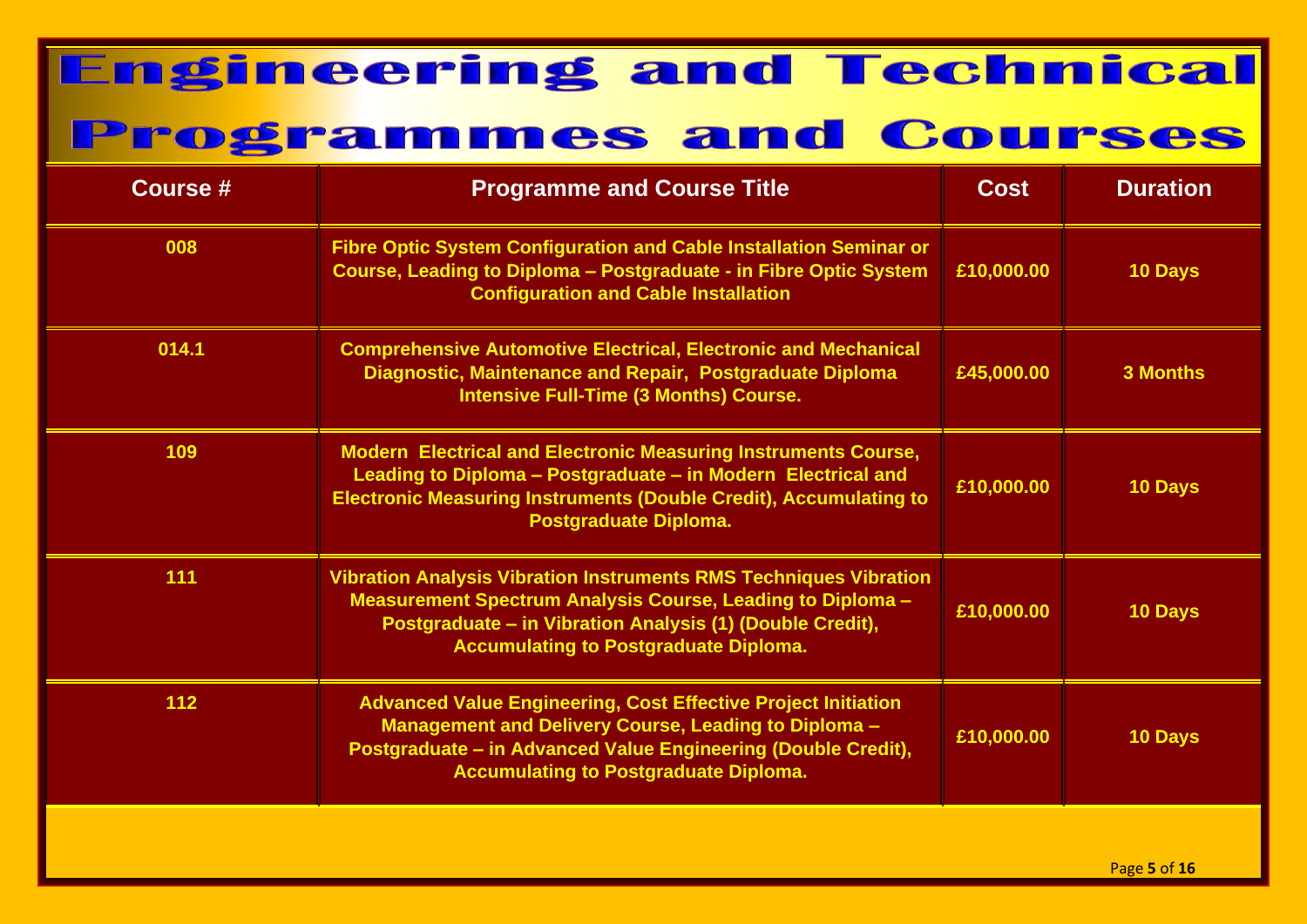| <b>Course #</b> | <b>Programme and Course Title</b>                                                                                                                                                                                                                                                                                                       | <b>Cost</b> | <b>Duration</b> |
|-----------------|-----------------------------------------------------------------------------------------------------------------------------------------------------------------------------------------------------------------------------------------------------------------------------------------------------------------------------------------|-------------|-----------------|
| 008             | Fibre Optic System Configuration and Cable Installation Seminar or<br>Course, Leading to Diploma - Postgraduate - in Fibre Optic System<br><b>Configuration and Cable Installation</b>                                                                                                                                                  | £10,000.00  | <b>10 Days</b>  |
| 014.1           | <b>Comprehensive Automotive Electrical, Electronic and Mechanical</b><br>Diagnostic, Maintenance and Repair, Postgraduate Diploma<br><b>Intensive Full-Time (3 Months) Course.</b>                                                                                                                                                      | £45,000.00  | <b>3 Months</b> |
| 126             | Heating, Ventilation, Air-conditioning and Refrigeration (HVAC&R):<br><b>Equipment Installation, Diagnosis, Repairs, Maintenance &amp;</b><br>Troubleshooting Course, Leading to Diploma - Postgraduate - in<br>Heating, Ventilation, Air-conditioning and Refrigeration (Quad<br><b>Credit), Accumulating to Postgraduate Diploma.</b> | £20,000.00  | 20 Days         |
| 127             | Heating, Ventilation and Air-conditioning (HVAC): System Design<br>and Value Engineering Course, Leading to Diploma - Postgraduate<br>- in Heating, Ventilation and Air-conditioning (Quad Credit),<br><b>Accumulating to Postgraduate Diploma</b>                                                                                      | £20,000.00  | 20 Days         |
| 141             | <b>Advanced Engineering Drawing and Design Course, Leading to</b><br>Diploma - Postgraduate - in Advanced Engineering Drawing and<br>Design (Quad Credit), Accumulating to Postgraduate Diploma.                                                                                                                                        | £20,000.00  | 20 Days         |
|                 |                                                                                                                                                                                                                                                                                                                                         |             |                 |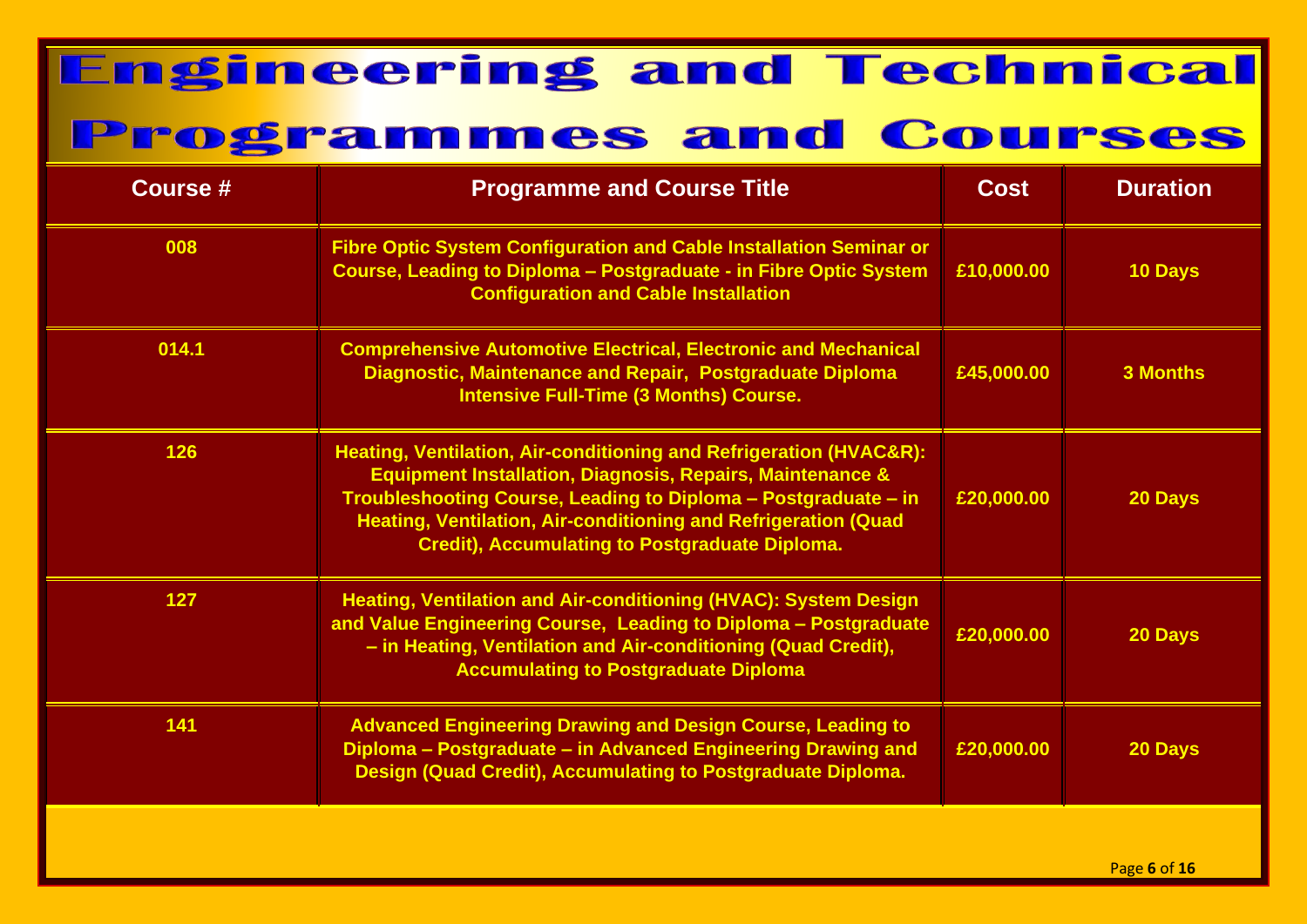| <b>Course #</b> | <b>Programme and Course Title</b>                                                                                                                                                                                              | <b>Cost</b> | <b>Duration</b> |
|-----------------|--------------------------------------------------------------------------------------------------------------------------------------------------------------------------------------------------------------------------------|-------------|-----------------|
| 008             | <b>Fibre Optic System Configuration and Cable Installation Seminar or</b><br>Course, Leading to Diploma - Postgraduate - in Fibre Optic System<br><b>Configuration and Cable Installation</b>                                  | £10,000.00  | 10 Days         |
| 014.1           | <b>Comprehensive Automotive Electrical, Electronic and Mechanical</b><br>Diagnostic, Maintenance and Repair, Postgraduate Diploma<br><b>Intensive Full-Time (3 Months) Course.</b>                                             | £45,000.00  | <b>3 Months</b> |
| 141.M1          | <b>Advanced Engineering Drawing and Design 1 Course, Leading to</b><br>Diploma - Postgraduate - in Advanced Engineering Drawing and<br>Design 1 (Double Credit), Accumulating to Postgraduate Diploma.                         | £10,000.00  | 10 Days         |
| 141.M2          | <b>Advanced Engineering Drawing and Design 2 Course, Leading to</b><br>Diploma - Postgraduate - in Advanced Engineering Drawing and<br>Design 2 (Double Credit), Accumulating to Postgraduate Diploma.                         | £10,000.00  | 10 Days         |
| 151.1           | Heating Ventilation and Air Conditioning (HVAC) Engineering -<br><b>Intensive Full-Time (3 Months) Programme, Leading to</b><br><b>Postgraduate Diploma in Heating Ventilation and Air Conditioning</b><br>(HVAC) Engineering. | £45,000.00  | <b>3 Months</b> |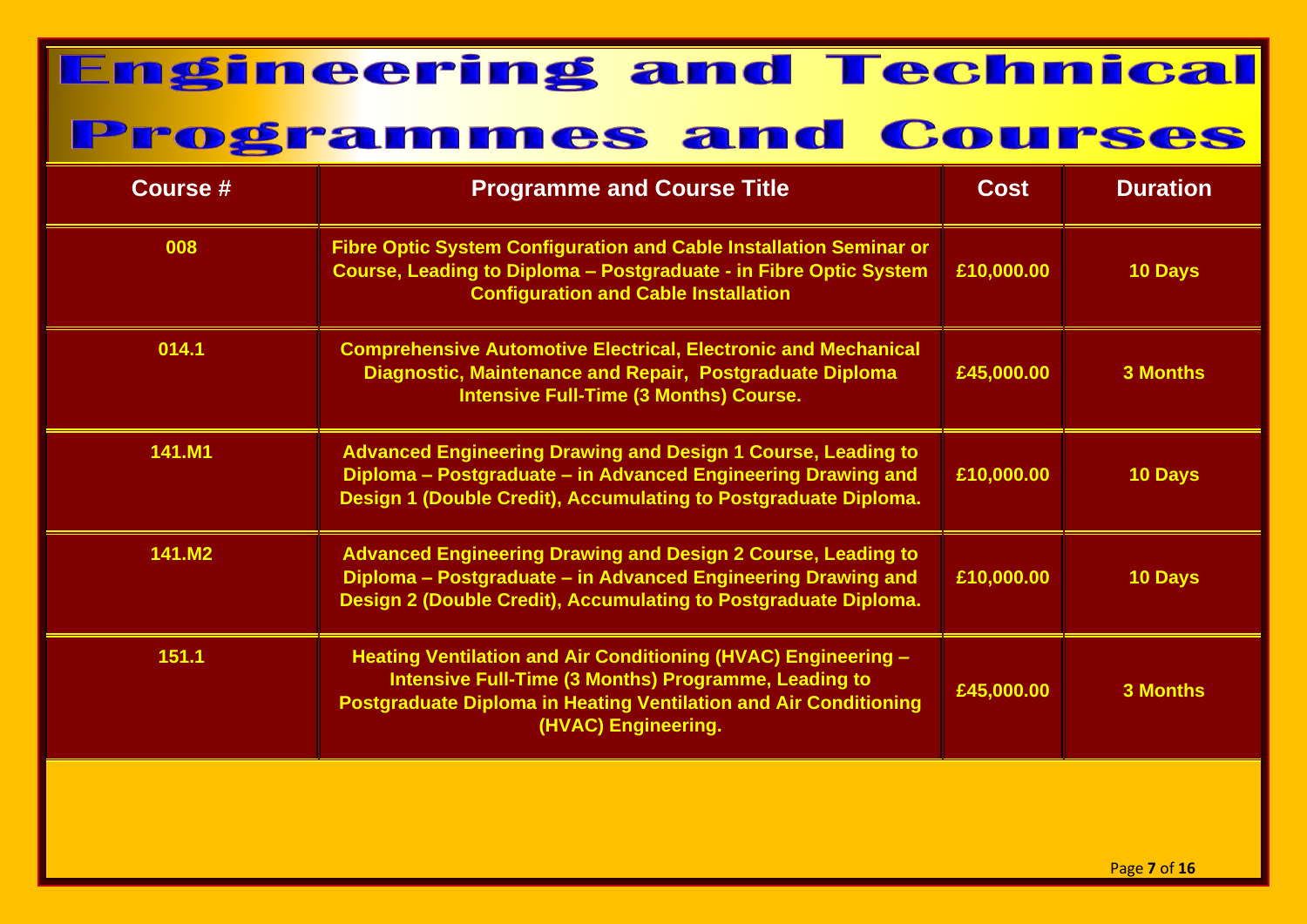| <b>Course #</b> | <b>Programme and Course Title</b>                                                                                                                                                                                                                                                                                                                                           | <b>Cost</b> | <b>Duration</b> |
|-----------------|-----------------------------------------------------------------------------------------------------------------------------------------------------------------------------------------------------------------------------------------------------------------------------------------------------------------------------------------------------------------------------|-------------|-----------------|
| 008             | <b>Fibre Optic System Configuration and Cable Installation Seminar or</b><br>Course, Leading to Diploma - Postgraduate - in Fibre Optic System<br><b>Configuration and Cable Installation</b>                                                                                                                                                                               | £10,000.00  | 10 Days         |
| 014.1           | <b>Comprehensive Automotive Electrical, Electronic and Mechanical</b><br>Diagnostic, Maintenance and Repair, Postgraduate Diploma<br><b>Intensive Full-Time (3 Months) Course.</b>                                                                                                                                                                                          | £45,000.00  | <b>3 Months</b> |
| 151.2           | Heating Ventilation and Air Conditioning (HVAC) Engineering - Full-<br>Time (6 Months) Programme, Leading to Postgraduate Diploma in<br><b>Heating Ventilation and Air Conditioning (HVAC) Engineering.</b>                                                                                                                                                                 | £45,000.00  | <b>6 Months</b> |
| 177.M2          | <b>Advanced Software Engineering Diploma Postgraduate (Quad</b><br><b>Credit) Course, Inc. Software Engineering Software Process Agile</b><br><b>Software Development Requirements Engineering System</b><br><b>Modelling Architectural Design and Implementation Software</b><br><b>Testing and Software Evolution Engineering Service Oriented</b><br><b>Architecture</b> | £20,000.00  | 20 Days         |
| 184             | Advanced Engineering Management, Leading to Diploma -<br><b>Postgraduate i in Advanced Engineering Management (Quad</b><br>Credit), Accumulating to a Postgraduate Diploma.                                                                                                                                                                                                 | £20,000.00  | 20 Days         |
|                 |                                                                                                                                                                                                                                                                                                                                                                             |             |                 |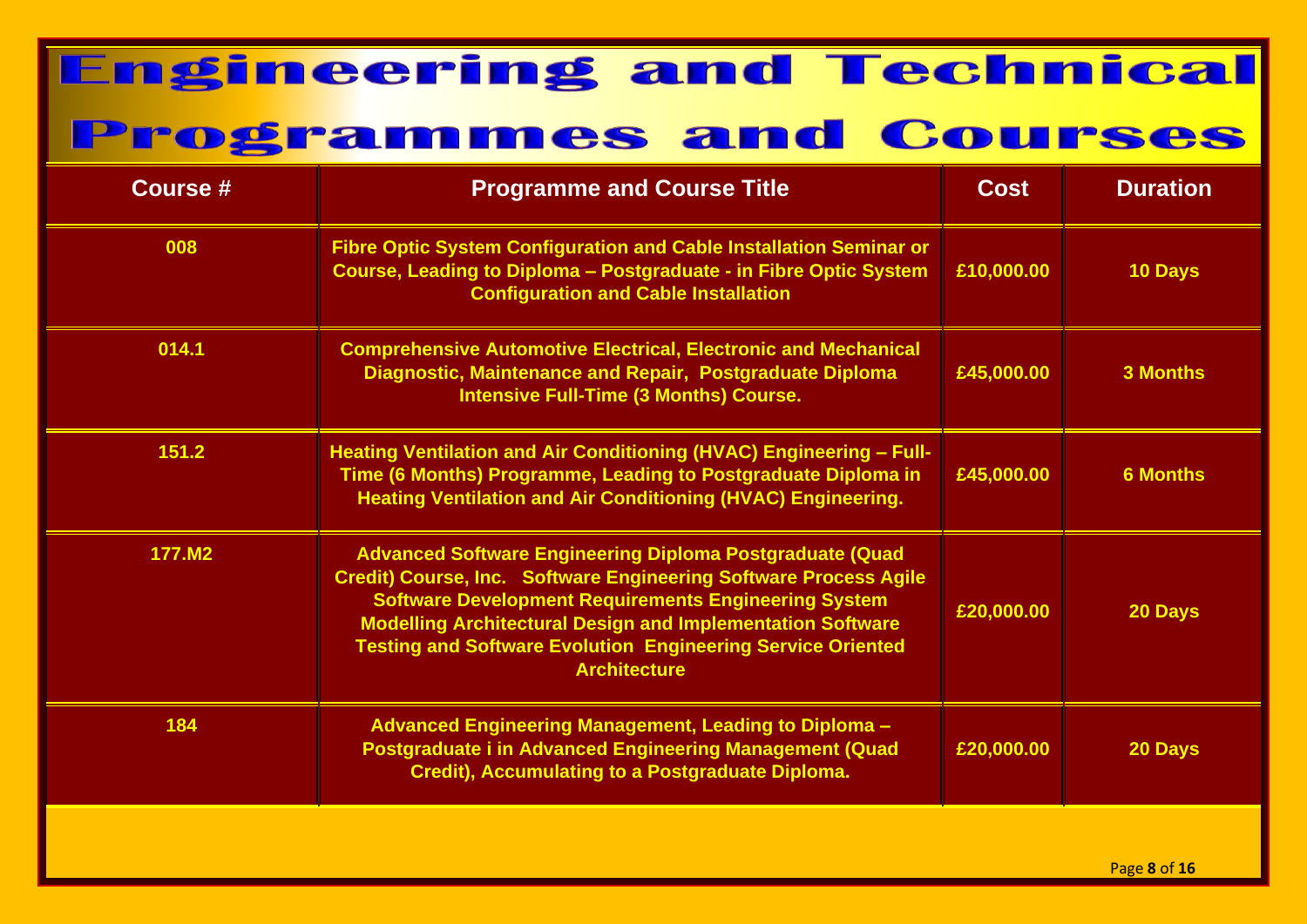| <b>Course #</b> | <b>Programme and Course Title</b>                                                                                                                                                                                                    | <b>Cost</b> | <b>Duration</b> |
|-----------------|--------------------------------------------------------------------------------------------------------------------------------------------------------------------------------------------------------------------------------------|-------------|-----------------|
| 008             | <b>Fibre Optic System Configuration and Cable Installation Seminar or</b><br>Course, Leading to Diploma - Postgraduate - in Fibre Optic System<br><b>Configuration and Cable Installation</b>                                        | £10,000.00  | 10 Days         |
| 014.1           | <b>Comprehensive Automotive Electrical, Electronic and Mechanical</b><br>Diagnostic, Maintenance and Repair, Postgraduate Diploma<br><b>Intensive Full-Time (3 Months) Course.</b>                                                   | £45,000.00  | <b>3 Months</b> |
| 187             | <b>Advanced Civil. Structural and Earthquake Engineering Towards</b><br>Seismic Resistant Structures, Buildings and Bridges, Leading to<br>Diploma - Postgraduate (Quad Credit) Course, Accumulating to<br>Postgraduate Diploma.     | £20,000.00  | 20 Days         |
| 197.1           | <b>Advanced Pipeline Engineering: Pipelines For Petroleum - Oil and</b><br>Gas, Water, Solids, Onshore and Deepwater, Intensive Full-Time (3<br>Months), Leading to Postgraduate Diploma in Advanced Pipeline<br><b>Engineering.</b> | £45,000.00  | <b>3 Months</b> |
| 197.2           | <b>Advanced Pipeline Engineering: Pipelines For Petroleum - Oil and</b><br>Gas, Water, Solids, Onshore and Deepwater, Full-Time (6 Months),<br><b>Leading to Postgraduate Diploma in Advanced Pipeline</b><br><b>Engineering.</b>    | £45,000.00  | <b>6 Months</b> |
|                 |                                                                                                                                                                                                                                      |             |                 |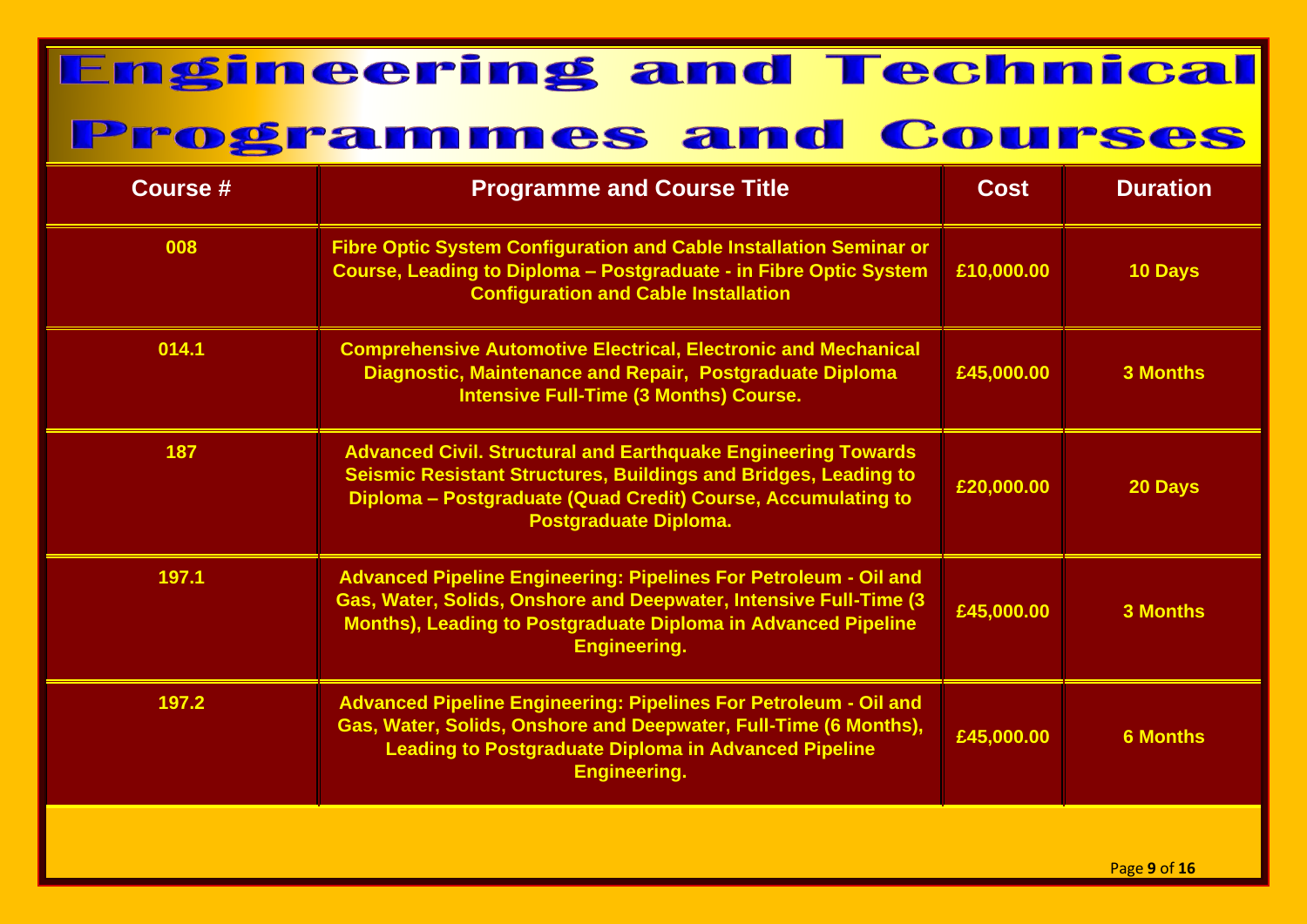| <b>Course #</b> | <b>Programme and Course Title</b>                                                                                                                                                                                                            | <b>Cost</b> | <b>Duration</b> |
|-----------------|----------------------------------------------------------------------------------------------------------------------------------------------------------------------------------------------------------------------------------------------|-------------|-----------------|
| 008             | Fibre Optic System Configuration and Cable Installation Seminar or<br>Course, Leading to Diploma - Postgraduate - in Fibre Optic System<br><b>Configuration and Cable Installation</b>                                                       | £10,000.00  | 10 Days         |
| 014.1           | <b>Comprehensive Automotive Electrical, Electronic and Mechanical</b><br>Diagnostic, Maintenance and Repair, Postgraduate Diploma<br><b>Intensive Full-Time (3 Months) Course.</b>                                                           | £45,000.00  | <b>3 Months</b> |
| 201.1           | <b>Mining Engineering: Mining Practices, Physics, Chemistry, Mineral</b><br><b>Rights, Safety, Mechanical Engineering and Deterministic</b><br>Mineralogy, Intensive Full-Time Postgraduate Diploma (3 Months).                              | £45,000.00  | <b>3 Months</b> |
| 201.2           | <b>Mining Engineering: Mining Practices, Physics, Chemistry, Mineral</b><br><b>Rights, Safety, Mechanical Engineering and Deterministic</b><br>Mineralogy, Full-Time Postgraduate (6 Months).                                                | £45,000.00  | <b>6 Months</b> |
| 214.1           | <b>Advanced Electronic Security Engineering Technology: CCTV</b><br>Design and Installation, CCTV Surveillance, Enhanced Safety and<br><b>Electronic Access Control Systems, Intensive (3 Months)</b><br><b>Postgraduate Diploma Course.</b> | £45,000.00  | <b>3 Months</b> |
| 214.2           | <b>Advanced Electronic Security Engineering Technology: CCTV</b><br>Design and Installation, CCTV Surveillance, Enhanced Safety and                                                                                                          | £45,000.00  | <b>6 Months</b> |
|                 |                                                                                                                                                                                                                                              |             | Page 10 of 16   |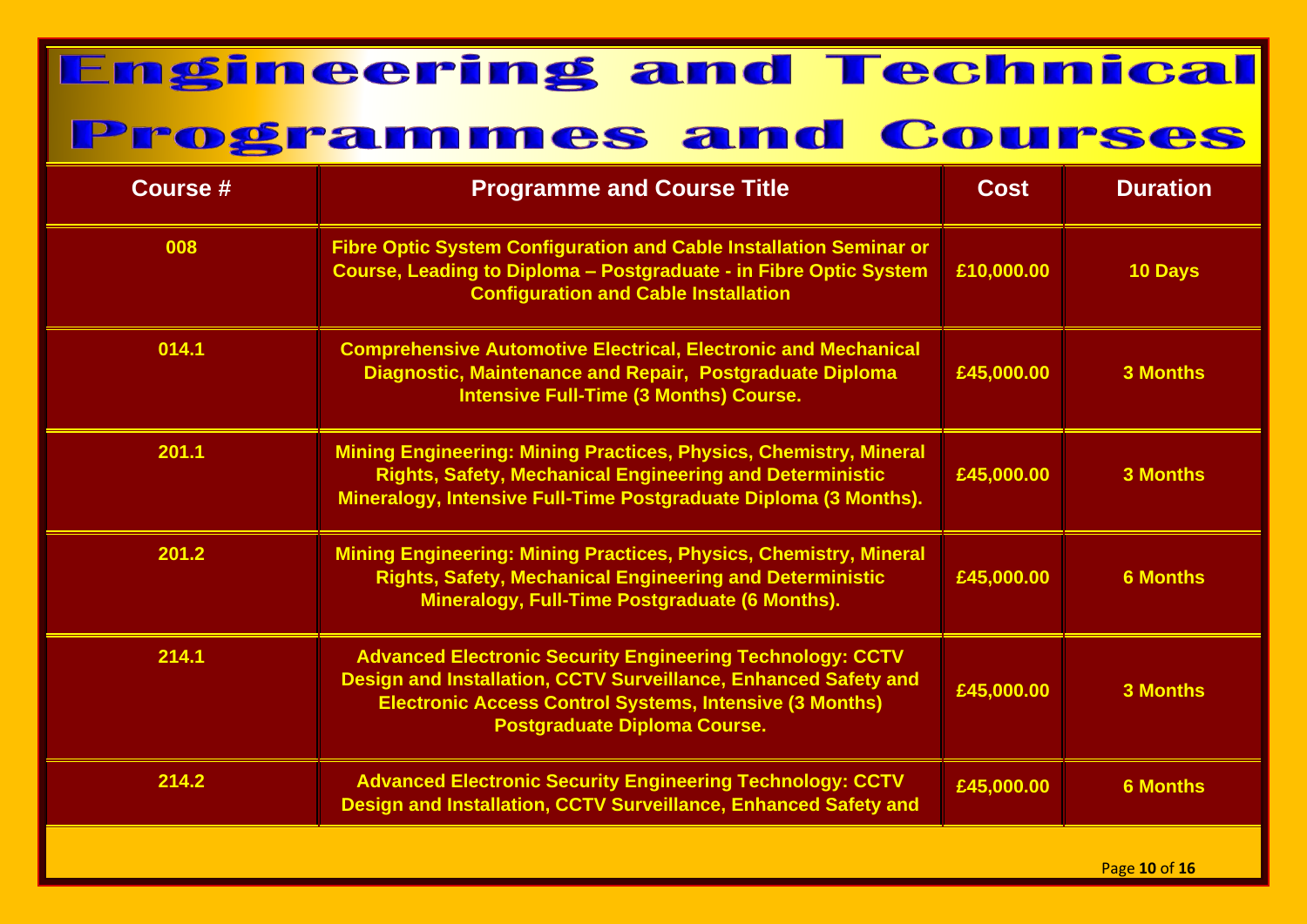| <b>Course #</b> | <b>Programme and Course Title</b>                                                                                                                                                                                                                                                                                                                                                        | Cost       | <b>Duration</b> |
|-----------------|------------------------------------------------------------------------------------------------------------------------------------------------------------------------------------------------------------------------------------------------------------------------------------------------------------------------------------------------------------------------------------------|------------|-----------------|
| 008             | <b>Fibre Optic System Configuration and Cable Installation Seminar or</b><br>Course, Leading to Diploma - Postgraduate - in Fibre Optic System<br><b>Configuration and Cable Installation</b>                                                                                                                                                                                            | £10,000.00 | 10 Days         |
| 014.1           | <b>Comprehensive Automotive Electrical, Electronic and Mechanical</b><br>Diagnostic, Maintenance and Repair, Postgraduate Diploma<br><b>Intensive Full-Time (3 Months) Course.</b>                                                                                                                                                                                                       | £45,000.00 | <b>3 Months</b> |
|                 | <b>Electronic Access Control Systems, (6 Months) Postgraduate</b><br><b>Diploma Course.</b>                                                                                                                                                                                                                                                                                              |            |                 |
| 214.M1.1        | <b>Advanced Electronic Security Engineering Technology: CCTV</b><br><b>System Design, Camera, Television, Video Processing,</b><br>Transmission Media and Networking (1), Leading to Diploma -<br>Postgraduate - in Advanced Electronic Security Engineering: CCTV<br><b>System Design, Transmission, and Networking (1) (Double Credit)</b>                                             | £10,000.00 | 10 Days         |
| 214.M1.2        | <b>Advanced Electronic Security Engineering Technology: CCTV</b><br><b>System Design, Camera, Television, Video Processing,</b><br>Transmission Media and Networking (2), Leading to Diploma -<br>Postgraduate - in Advanced Electronic Security Engineering: CCTV<br>System Design, Transmission, and Networking (2) (Double Credit),<br><b>Accumulating to a Postgraduate Diploma.</b> | £10,000.00 | <b>10 Days</b>  |
|                 |                                                                                                                                                                                                                                                                                                                                                                                          |            |                 |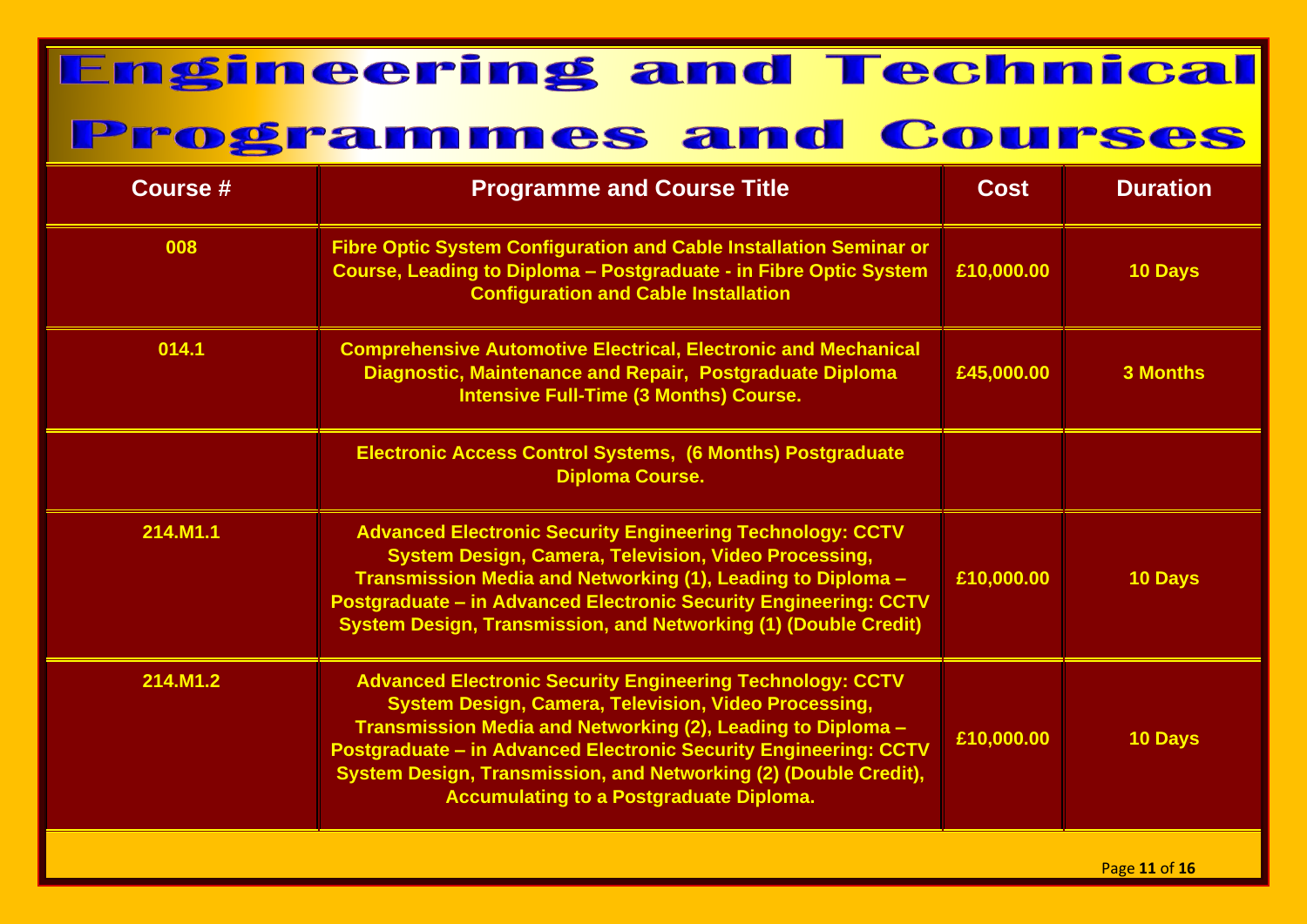| Course # | <b>Programme and Course Title</b>                                                                                                                                                                                                                                                  | <b>Cost</b> | <b>Duration</b> |
|----------|------------------------------------------------------------------------------------------------------------------------------------------------------------------------------------------------------------------------------------------------------------------------------------|-------------|-----------------|
| 008      | <b>Fibre Optic System Configuration and Cable Installation Seminar or</b><br>Course, Leading to Diploma - Postgraduate - in Fibre Optic System<br><b>Configuration and Cable Installation</b>                                                                                      | £10,000.00  | 10 Days         |
| 014.1    | <b>Comprehensive Automotive Electrical, Electronic and Mechanical</b><br>Diagnostic, Maintenance and Repair, Postgraduate Diploma<br><b>Intensive Full-Time (3 Months) Course.</b>                                                                                                 | £45,000.00  | <b>3 Months</b> |
| 214.M3   | <b>Enhanced Electronic Access Control System Design, Installation,</b><br>Commissioning, Management, Maintenance and Repair, Diploma -<br><b>Postgraduate (Quad Credit), Accumulating to Postgraduate</b><br>Diploma.                                                              | £20,000.00  | 20 Days         |
| 221      | <b>Rotating Equipment Design, Testing and Maintenance: Bearings,</b><br><b>Mechanical Seals, Pumps, Compressors, Hydraulics, Turbines</b><br><b>Course, Leading to Diploma - Postgraduate Rotating Equipment</b><br>Design, Testing and Maintenance (Quad Credit), Accumulating to | £20,000.00  | 20 Days         |
| 236.1    | <b>Modern Electrical Engineering, Intensive Full-Time (3 Months)</b><br><b>Accumulating to Postgraduate Diploma Modern Electrical</b><br><b>Engineering.</b>                                                                                                                       | £45,000.00  | <b>3 Months</b> |
|          |                                                                                                                                                                                                                                                                                    |             |                 |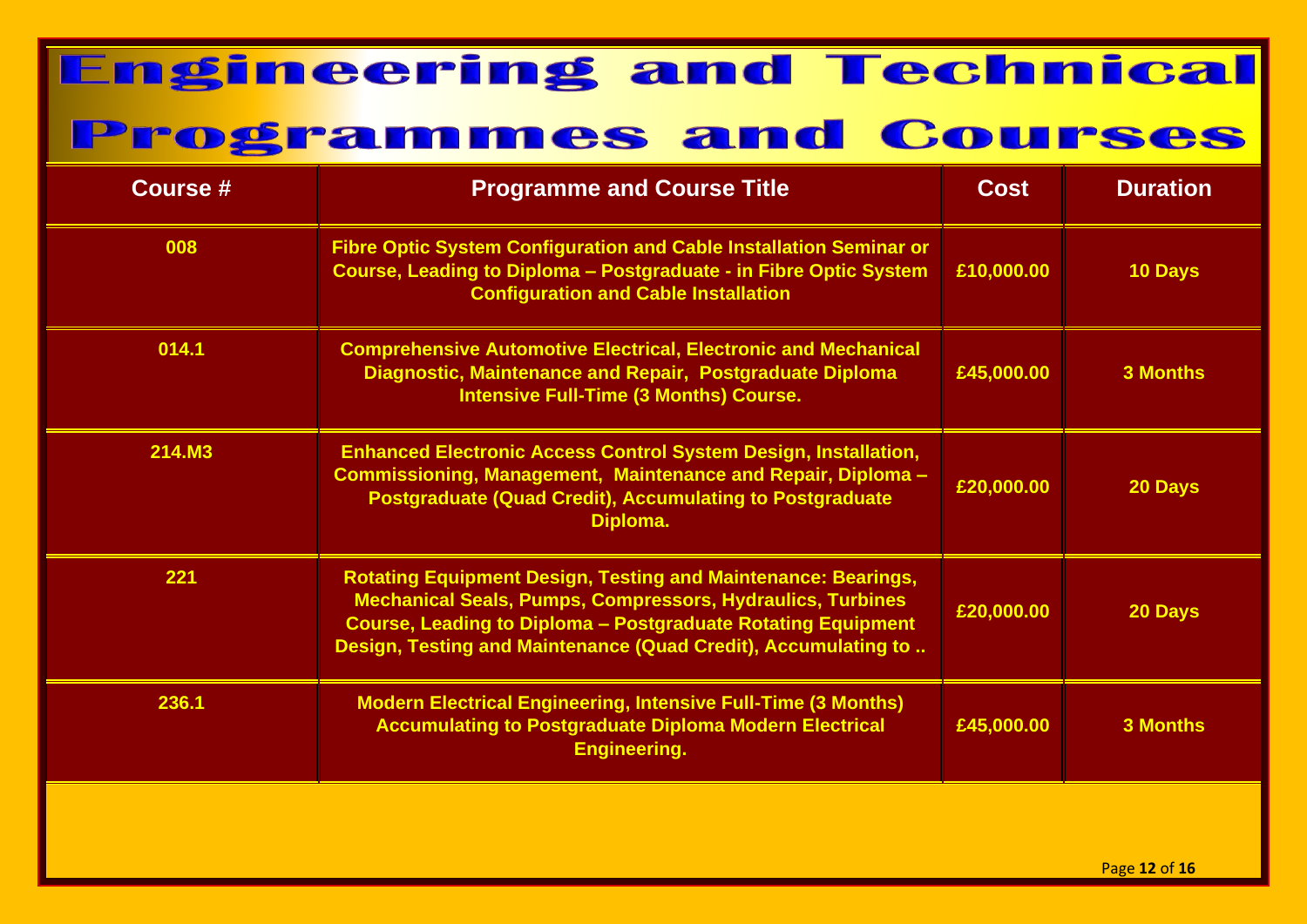| <b>Course #</b> | <b>Programme and Course Title</b>                                                                                                                                                                                                    | <b>Cost</b> | <b>Duration</b> |
|-----------------|--------------------------------------------------------------------------------------------------------------------------------------------------------------------------------------------------------------------------------------|-------------|-----------------|
| 008             | Fibre Optic System Configuration and Cable Installation Seminar or<br>Course, Leading to Diploma - Postgraduate - in Fibre Optic System<br><b>Configuration and Cable Installation</b>                                               | £10,000.00  | 10 Days         |
| 014.1           | <b>Comprehensive Automotive Electrical, Electronic and Mechanical</b><br>Diagnostic, Maintenance and Repair, Postgraduate Diploma<br><b>Intensive Full-Time (3 Months) Course.</b>                                                   | £45,000.00  | <b>3 Months</b> |
| 236.2           | <b>Modern Electrical Engineering, Full-Time (6 Months) Accumulating</b><br>to Postgraduate Diploma Modern Electrical Engineering.                                                                                                    | £45,000.00  | <b>6 Months</b> |
| 245.1           | Advanced Legal-Dynamic Metrology: NIST, NCWM, EURAMET,<br><b>WELMEC, and NPL Compliant Intensive Full-Time (3 Months)</b><br>Postgraduate Diploma Programme, leading to Postgraduate<br>Diploma in Advanced Legal-Dynamic Metrology. | £45,000.00  | <b>3 Months</b> |
| 245.2           | Advanced Legal-Dynamic Metrology: NIST, NCWM, EURAMET,<br><b>WELMEC, and NPL Compliant Full-Time (6 Months) Postgraduate</b><br>Diploma Programme, leading to Postgraduate Diploma in Advanced<br><b>Legal-Dynamic Metrology.</b>    | £45,000.00  | <b>6 Months</b> |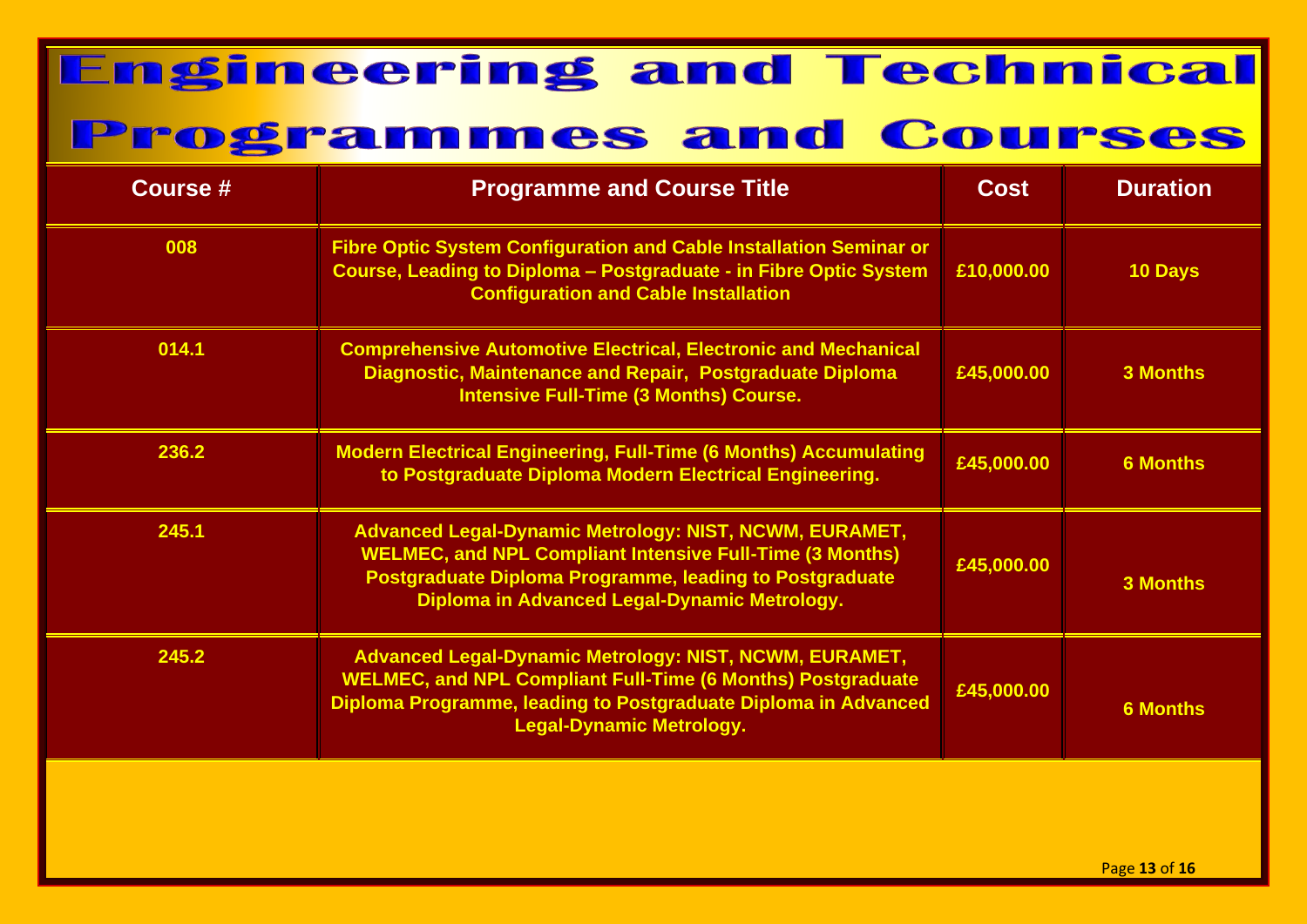| <b>Course #</b> | <b>Programme and Course Title</b>                                                                                                                                                                                                                                 | <b>Cost</b> | <b>Duration</b> |
|-----------------|-------------------------------------------------------------------------------------------------------------------------------------------------------------------------------------------------------------------------------------------------------------------|-------------|-----------------|
| 008             | <b>Fibre Optic System Configuration and Cable Installation Seminar or</b><br>Course, Leading to Diploma - Postgraduate - in Fibre Optic System<br><b>Configuration and Cable Installation</b>                                                                     | £10,000.00  | 10 Days         |
| 014.1           | <b>Comprehensive Automotive Electrical, Electronic and Mechanical</b><br>Diagnostic, Maintenance and Repair, Postgraduate Diploma<br><b>Intensive Full-Time (3 Months) Course.</b>                                                                                | £45,000.00  | <b>3 Months</b> |
| 246             | Land Surveying In Essence: Establishing the Geomatics Contexts -<br>SI, CAD, GIS, Geodetic and Plane Surveys, Diploma - Postgraduate<br>(Double Credit) Course.                                                                                                   | £10,000.00  | 10 Days         |
| 248             | <b>Essentials of Heating Ventilation and Air Conditioning (HVAC)</b><br>System, Diploma Postgraduate in Diploma - Postgraduate - in<br>Heating, Ventilation, Air-Conditioning (HVAC) Engineering (Double<br><b>Credit), Accumulating to Postgraduate Diploma.</b> | £10,000.00  | 10 Days         |
| 249.1           | <b>Automotive Electrical and Electronics Engineering, Intensive Full-</b><br>Time (3 Months) Programme, Leading to Postgraduate Diploma in<br><b>Automotive Electrical and Electronics Engineering.</b>                                                           | £45,000.00  | <b>3 Months</b> |
|                 |                                                                                                                                                                                                                                                                   |             |                 |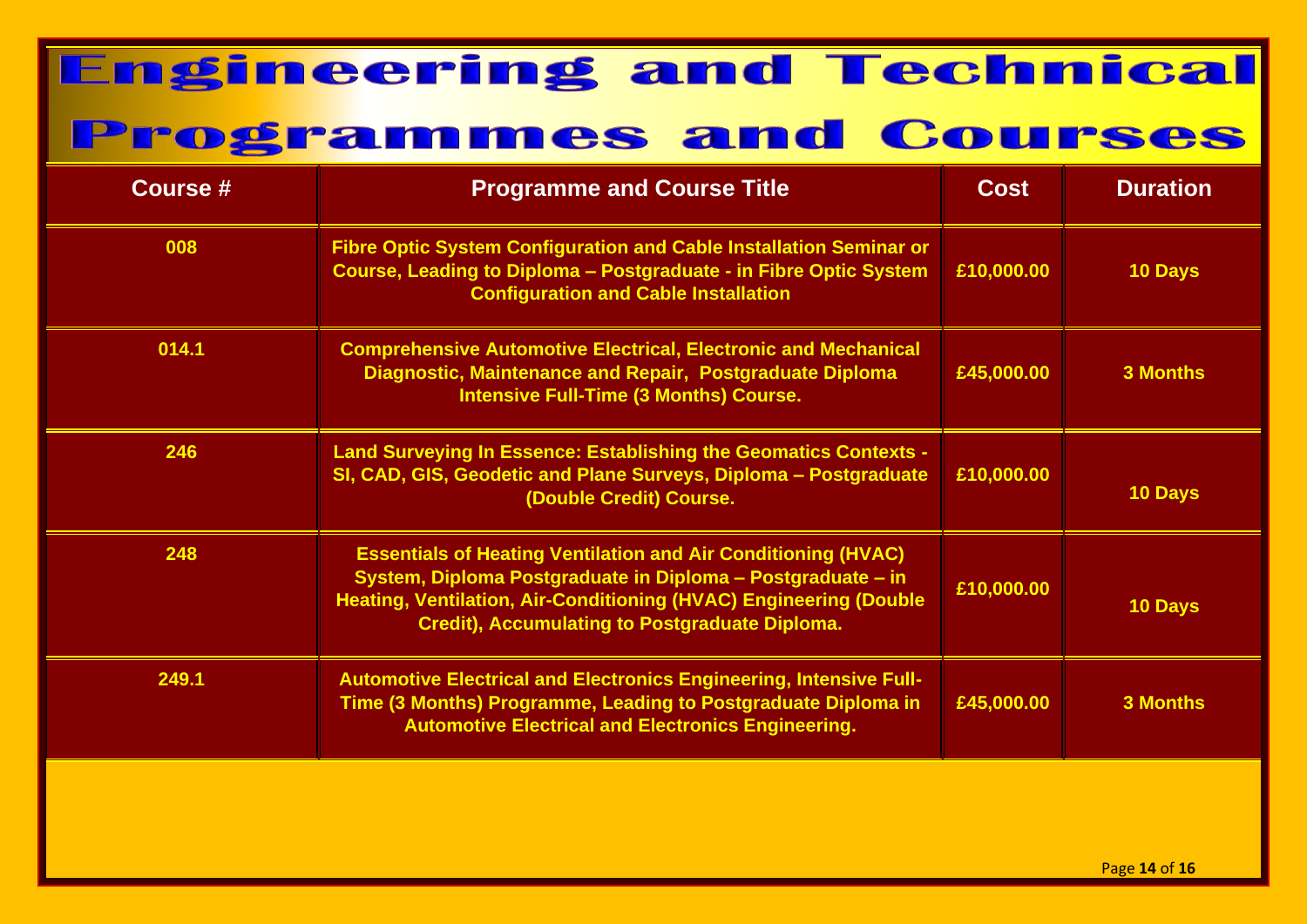| Course # | <b>Programme and Course Title</b>                                                                                                                                                                                                                                                                               | <b>Cost</b> | <b>Duration</b> |
|----------|-----------------------------------------------------------------------------------------------------------------------------------------------------------------------------------------------------------------------------------------------------------------------------------------------------------------|-------------|-----------------|
| 008      | Fibre Optic System Configuration and Cable Installation Seminar or<br>Course, Leading to Diploma - Postgraduate - in Fibre Optic System<br><b>Configuration and Cable Installation</b>                                                                                                                          | £10,000.00  | <b>10 Days</b>  |
| 014.1    | <b>Comprehensive Automotive Electrical, Electronic and Mechanical</b><br>Diagnostic, Maintenance and Repair, Postgraduate Diploma<br><b>Intensive Full-Time (3 Months) Course.</b>                                                                                                                              | £45,000.00  | <b>3 Months</b> |
| 249.2    | <b>Automotive Electrical and Electronics Engineering, Full-Time (6)</b><br><b>Months) Programme, Leading to Postgraduate Diploma in</b><br><b>Automotive Electrical and Electronics Engineering.</b>                                                                                                            | £45,000.00  | <b>6 Months</b> |
| 254      | <b>Power Generators and Transformers: Their Configuration,</b><br>Installation, Operation, Maintenance and Repair Course, Leading to<br>Diploma - Postgraduate - in Installation, Maintenance and Repair of<br><b>Power Generators and Transformers (Quad Credit), Accumulating</b><br>to Postgraduate Diploma. | £20,000.00  | 20 Days         |